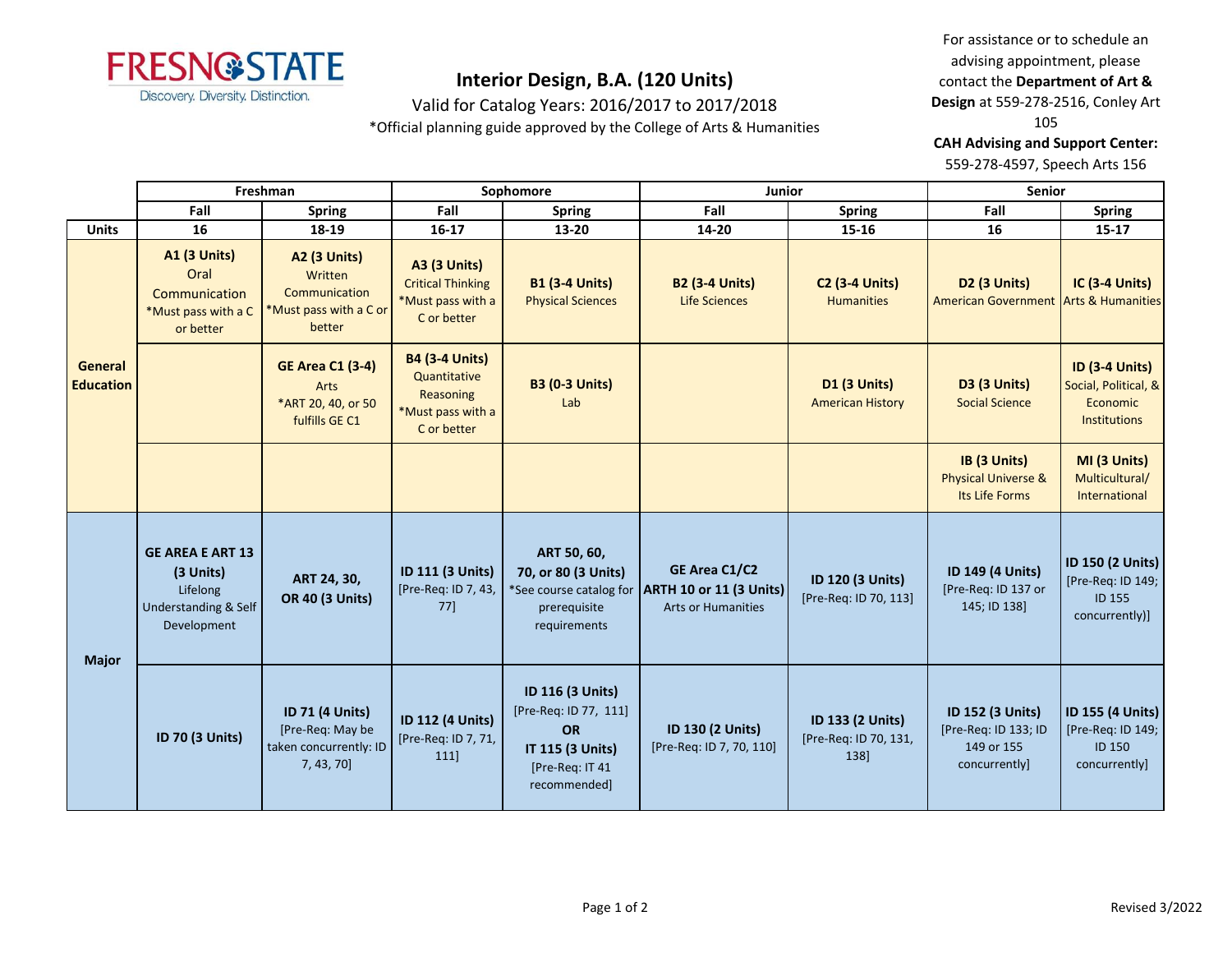

Valid for Catalog Years: 2016/2017 to 2017/2018

\*Official planning guide approved by the College of Arts & Humanities

For assistance or to schedule an advising appointment, please contact the **Department of Art & Design** at 559-278-2516, Conley Art 105

**CAH Advising and Support Center:** 

559-278-4597, Speech Arts 156

|                  | Freshman                                                       |                                                | Sophomore        |                                                   | <b>Junior</b>                                                                                                 |                                                                                             | <b>Senior</b> |               |
|------------------|----------------------------------------------------------------|------------------------------------------------|------------------|---------------------------------------------------|---------------------------------------------------------------------------------------------------------------|---------------------------------------------------------------------------------------------|---------------|---------------|
|                  | Fall                                                           | <b>Spring</b>                                  | Fall             | <b>Spring</b>                                     | Fall                                                                                                          | <b>Spring</b>                                                                               | Fall          | <b>Spring</b> |
| <b>Units</b>     | 16                                                             | 18-19                                          | $16 - 17$        | 13-20                                             | 14-20                                                                                                         | 15-16                                                                                       | 16            | $15 - 17$     |
| <b>Major</b>     | <b>ART 20 (3 Units)</b><br><b>OR</b><br><b>ID 43 (3 Units)</b> | <b>ID 77 (3 Units)</b><br>[Pre-Req: ID 43]     | ID 113 (3 Units) | ID 136 (3 Units)<br>[Pre-Req: ID 111, 112,<br>131 | ID 131 (3 Units)<br>[Pre-Req: ID 70]                                                                          | <b>ID 138 (4 Units)</b><br>[Pre-Req: ID 112, 116; ID<br>133 (may be taken<br>concurrently)] |               |               |
|                  |                                                                | <b>ID 110 (2 Units)</b><br>[Pre-Req: ID 7, 71] |                  |                                                   | ID 134, 137 (3 Units)<br><b>OR 145 (4 Units)</b><br>*See course catalog for<br>prerequisite requirements      |                                                                                             |               |               |
| <b>Electives</b> | <b>ID 7 (4 Units)</b>                                          |                                                |                  | <b>ID 132T (1-4 Units)</b>                        | <b>UDWS (0-4 Units)</b><br>*Upper Division Writing<br>Exam OR "W" Course<br>(must pass with a C or<br>better) |                                                                                             |               |               |

### **FOOTNOTES:**

**Prerequisites/Corequisites:** Other restrictions may apply. Please see your course catalog for detailed prerequisite/corequisite requirements.

Grade Requirements: All courses required for the major must receive a letter grade. A grade of C or higher in all Interior Design coursework is necessary for successful completion of the major. Any course required as a prerequisite must be completed with a C or better before registration in the subsequent course.

Electives (0-5 units): Students must earn a minimum of 120 units total to graduate. The number of required elective units may vary, depending on the amount of units earned from major and GE courses. Upper Division Writing Skills requirement (UDWS): All undergraduate students must demonstrate competency in writing skills by passing the Upper Division Writing Exam (UDWE) or by obtaining a C or better in an approved upper division writing course, identified by the letter "W."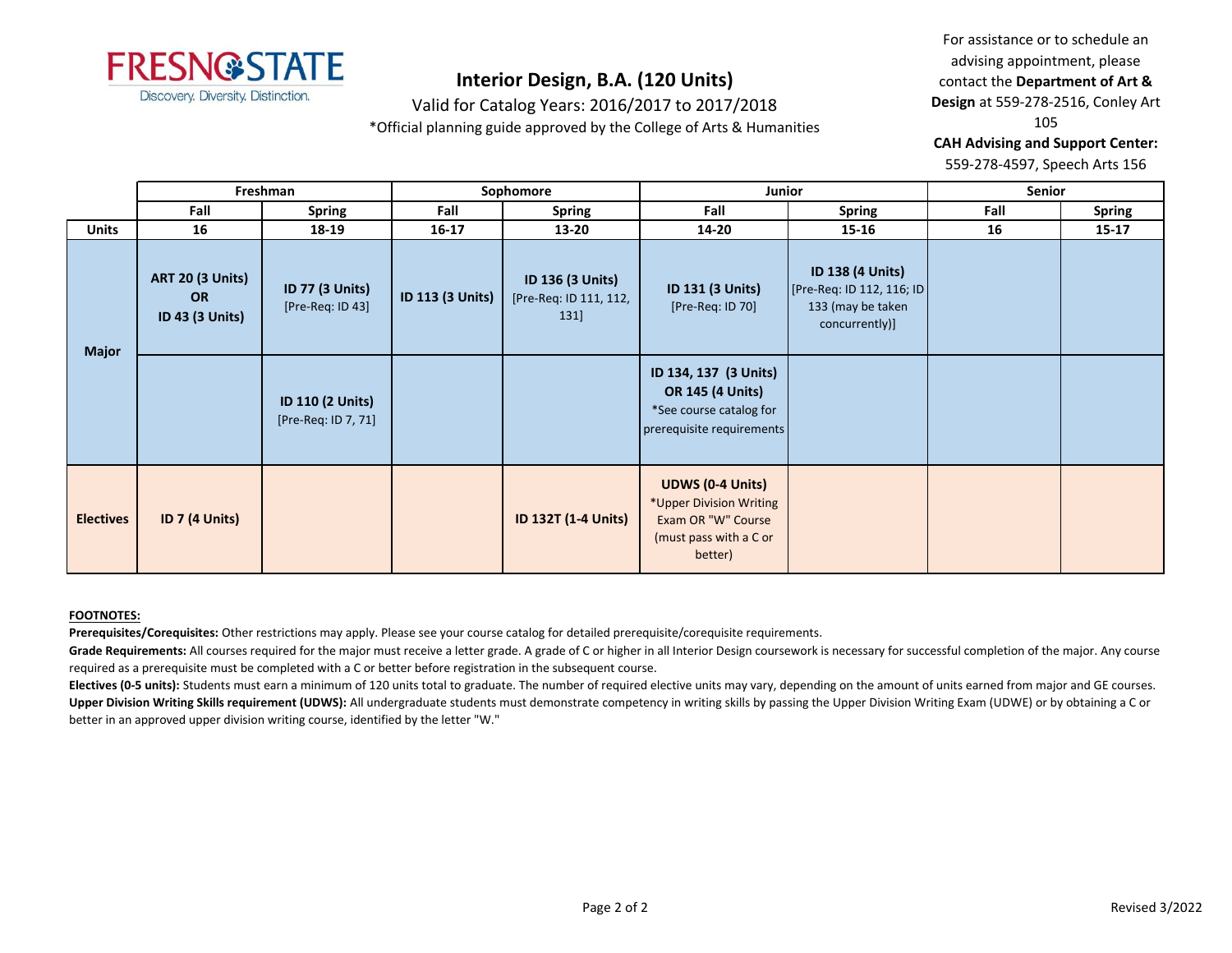

Valid for Catalog Years: 2016/2017 to 2017/2018

\*Official planning guide approved by the College of Arts & Humanities

For assistance or to schedule an advising appointment, please contact the **Department of Art & Design** at 559-278-2516, Conley Art 105

**CAH Advising and Support Center:** 

559-278-4597, Speech Arts 156

|                             | Freshman                                                                                           |                                                                                     | Sophomore                                                                              |                                                                                                               | Junior                                                                                        |                                                   | <b>Senior</b>                                                                  |                                                                                  |
|-----------------------------|----------------------------------------------------------------------------------------------------|-------------------------------------------------------------------------------------|----------------------------------------------------------------------------------------|---------------------------------------------------------------------------------------------------------------|-----------------------------------------------------------------------------------------------|---------------------------------------------------|--------------------------------------------------------------------------------|----------------------------------------------------------------------------------|
|                             | Fall                                                                                               | <b>Spring</b>                                                                       | Fall                                                                                   | <b>Spring</b>                                                                                                 | Fall                                                                                          | <b>Spring</b>                                     | Fall                                                                           | <b>Spring</b>                                                                    |
| <b>Units</b>                | 16                                                                                                 | 18-19                                                                               | $16 - 17$                                                                              | 13-20                                                                                                         | 14-20                                                                                         | 15-16                                             | 16                                                                             | $15 - 17$                                                                        |
| General<br><b>Education</b> | <b>A1 (3 Units)</b><br>Oral<br>Communication<br>*Must pass with a C<br>or better                   | <b>A2 (3 Units)</b><br>Written<br>Communication<br>*Must pass with a C or<br>better | <b>A3 (3 Units)</b><br><b>Critical Thinking</b><br>*Must pass with a<br>C or better    | <b>B1 (3-4 Units)</b><br><b>Physical Sciences</b>                                                             | <b>B2 (3-4 Units)</b><br><b>Life Sciences</b>                                                 | <b>C2 (3-4 Units)</b><br><b>Humanities</b>        | D <sub>2</sub> (3 Units)<br><b>American Government Arts &amp; Humanities</b>   | <b>IC (3-4 Units)</b>                                                            |
|                             |                                                                                                    | <b>GE Area C1 (3-4)</b><br>Arts<br>*ART 20, 40, or 50<br>fulfills GE C1             | <b>B4 (3-4 Units)</b><br>Quantitative<br>Reasoning<br>*Must pass with a<br>C or better | <b>B3 (0-3 Units)</b><br>Lab                                                                                  |                                                                                               | <b>D1 (3 Units)</b><br><b>American History</b>    | D3 (3 Units)<br><b>Social Science</b>                                          | <b>ID (3-4 Units)</b><br>Social, Political, &<br>Economic<br><b>Institutions</b> |
|                             |                                                                                                    |                                                                                     |                                                                                        |                                                                                                               |                                                                                               |                                                   | IB (3 Units)<br><b>Physical Universe &amp;</b><br>Its Life Forms               | MI (3 Units)<br>Multicultural/<br>International                                  |
| <b>Major</b>                | <b>GE AREA E ART 13</b><br>(3 Units)<br>Lifelong<br><b>Understanding &amp; Self</b><br>Development | ART 24, 30,<br><b>OR 40 (3 Units)</b>                                               | <b>ID 111 (3 Units)</b><br>[Pre-Req: ID 7, 43,<br>77]                                  | ART 50, 60,<br>70, or 80 (3 Units)<br>prerequisite<br>requirements                                            | GE Area C1/C2<br>*See course catalog for ARTH 10 or 11 (3 Units)<br><b>Arts or Humanities</b> | ID 120 (3 Units)<br>[Pre-Req: ID 70, 113]         | <b>ID 149 (4 Units)</b><br>[Pre-Req: ID 137 or<br>145; ID 138]                 | ID 150 (2 Units)<br>[Pre-Req: ID 149;<br><b>ID 155</b><br>concurrently)]         |
|                             | ID 70 (3 Units)                                                                                    | ID 71 (4 Units)<br>[Pre-Req: May be<br>taken concurrently: ID<br>$7, 43, 70$ ]      | ID 112 (4 Units)<br>[Pre-Req: ID 7, 71,<br>111]                                        | ID 116 (3 Units)<br>[Pre-Req: ID 77, 111]<br><b>OR</b><br>IT 115 (3 Units)<br>[Pre-Req: IT 41<br>recommended] | ID 130 (2 Units)<br>[Pre-Req: ID 7, 70, 110]                                                  | ID 133 (2 Units)<br>[Pre-Req: ID 70, 131,<br>138] | <b>ID 152 (3 Units)</b><br>[Pre-Req: ID 133; ID<br>149 or 155<br>concurrently] | <b>ID 155 (4 Units)</b><br>[Pre-Req: ID 149;<br><b>ID 150</b><br>concurrently]   |